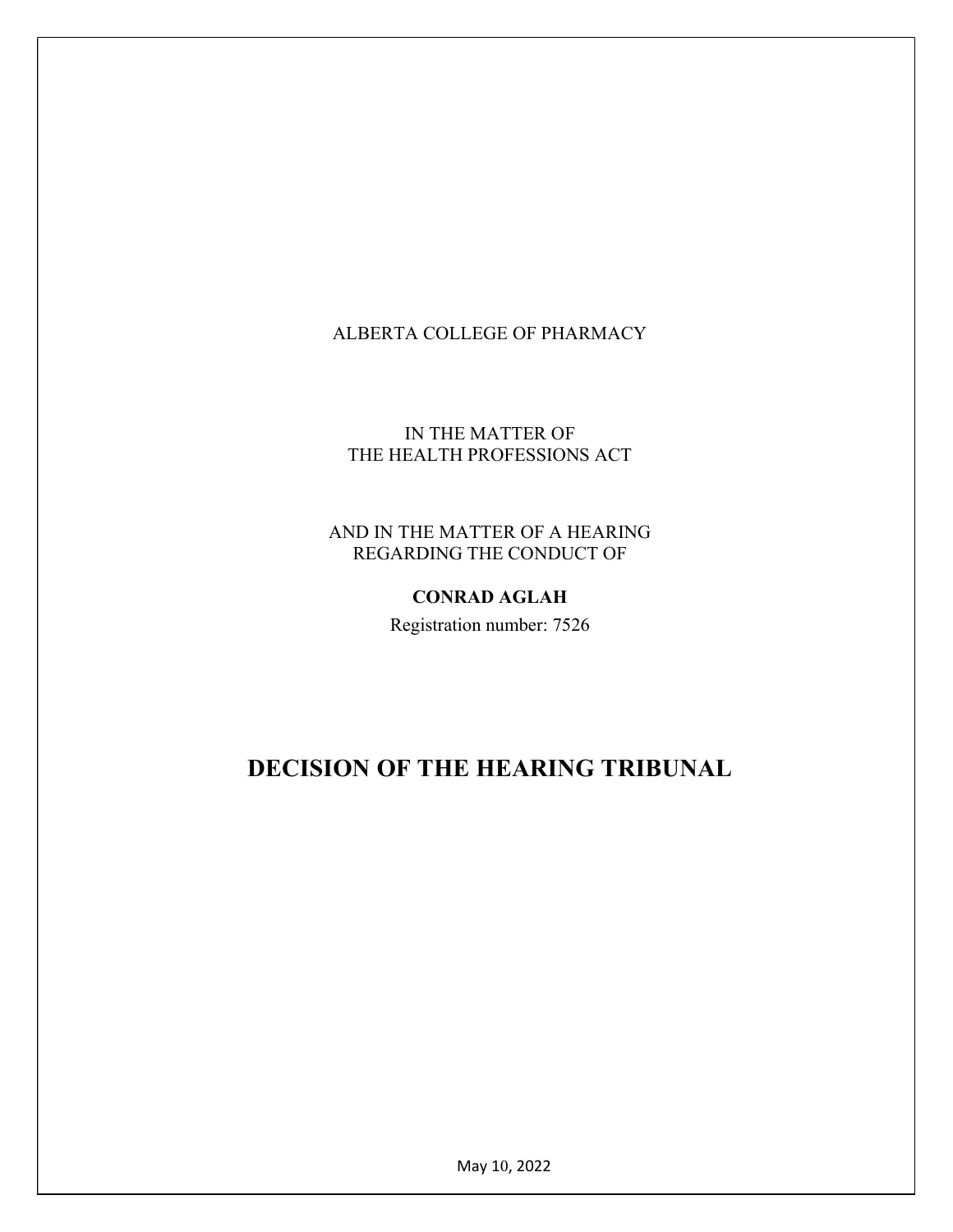## I. INTRODUCTION

The Hearing Tribunal held a hearing into the conduct of Conrad Aglah on April 6, 2022. In attendance on behalf of the Hearing Tribunal were Cassandra Woit (pharmacist and chair), Tanner Bengry (pharmacist), Naz Mellick (public member) and Juane Priest (public member).

The hearing took place by way of video conference. The hearing was held under the terms of Part 4 of the Health Professions Act ("HPA").

In attendance at the hearing were: Mr. James Krempien, Complaints Director for the Alberta College of Pharmacy (the "College"), Ms. Annabritt Chisholm, legal counsel representing the Complaints Director, and Mr. Conrad Aglah, Investigated Member. Mr. Aglah confirmed he was aware of his right to be represented by legal counsel and chose to represent himself during the hearing. Mr. Jason Kully was also in attendance, acting as independent counsel for the Hearing Tribunal.

Ms. Margaret Morley, Hearings Director for the College, was also present. Ms. Morley did not participate in the hearing but was available to assist in administering the virtual hearing.

There were no objections to the composition of the Hearing Tribunal or to the jurisdiction of the Hearing Tribunal to proceed with the hearing.

# II. ALLEGATIONS

The Hearing Tribunal held a hearing to inquire into the following allegations with respect to Mr. Aglah, as set out in the Notice of Hearing:

IT IS ALLEGED THAT, between July 2, 2016, and August 4, 2021, while you were a registered Alberta pharmacist, you:

- 1. Did not maintain professional liability insurance,
- 2. Breached the professional declarations you made on or about,
	- a. May 29, 2016;
	- b. May 30, 2017;
	- c. May 30, 2018;
	- d. May 26, 2019;
	- e. May 29, 2020; and
	- f. June 1, 2021

by not maintaining professional liability insurance while on the clinical pharmacist register.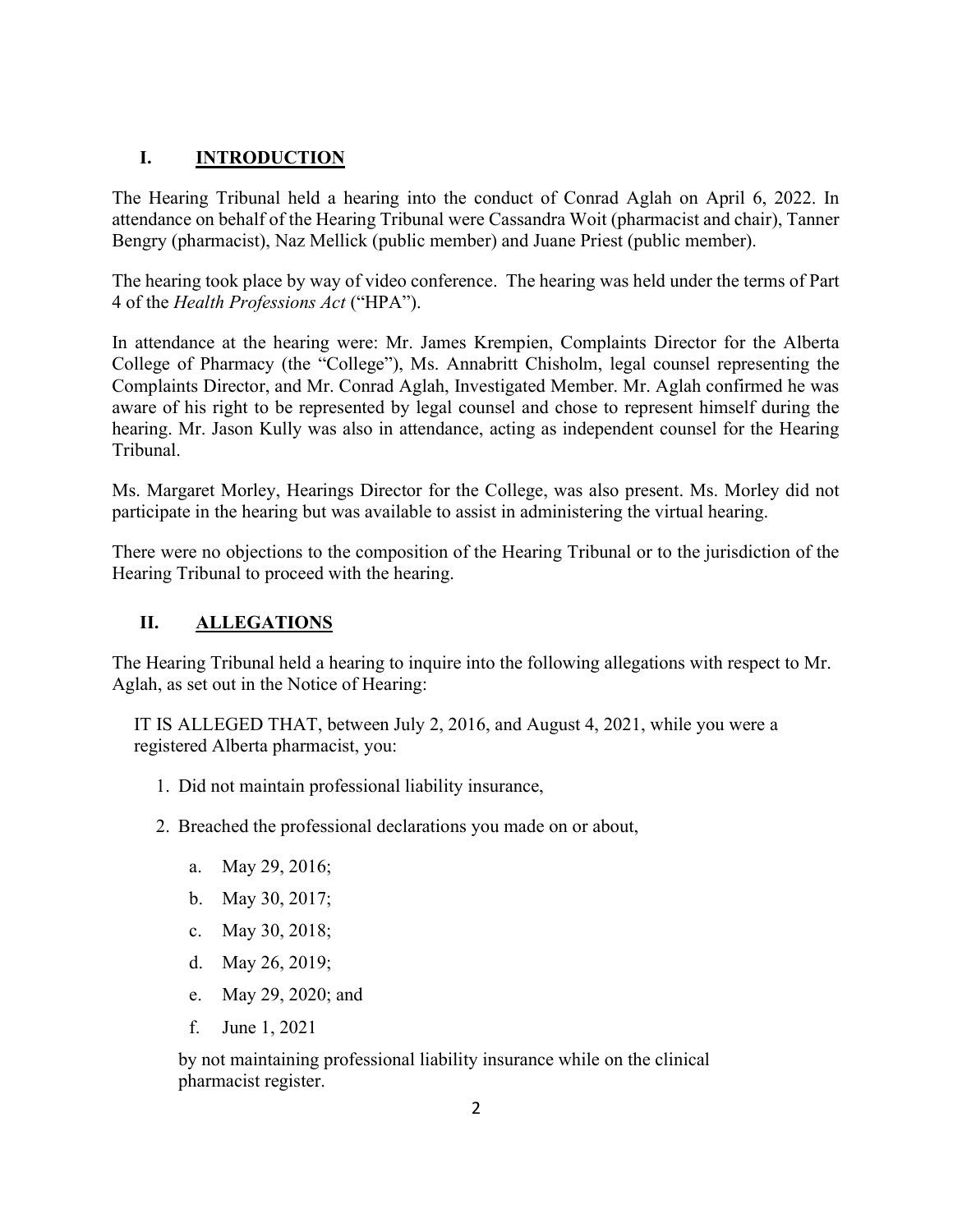3. Practiced without professional liability insurance between July 2, 2016, and January 29, 2021, during approximately 477 eight-hour pharmacist shifts at one of Shoppers Drug Mart #2383 (ACP Licence #2603), Shoppers Drug Mart #321 (ACP Licence #2095) and CMRx4 Pharmacy (ACP Licence #3428).

IT IS ALLEGED THAT your conduct in these matters:

- a. Breached your statutory and regulatory obligations to the Alberta College of Pharmacy as an Alberta pharmacist,
- b. Undermined the integrity of the profession, and
- c. Failed to exercise the professional and ethical judgment expected and required of an Alberta pharmacist.

IT IS ALLEGED THAT your conduct constitutes a breach of the following statutes and standards governing the practice of pharmacy:

- a. Standard 1 (sub-standards 1.1 and 1.2) of the Standards of Practice for Pharmacists and Pharmacy Technicians;
- b. Principles 1(1), 10(1) and 10(2) of the Alberta College of Pharmacy's Code of Ethics;
- c. Section 13(1) of the Pharmacists and Pharmacy Technicians Profession Regulation; and
- d. Sections  $40(1)(c)$  of the Health Professions Act;

and that your conduct set out above and the breach of some or all of these provisions constitutes unprofessional conduct pursuant to the provisions of sections  $1(1)(pp)(ii)$  and  $1(1)(pp)(xii)$  of the Health Professions Act.

### III. EVIDENCE AND SUBMISSIONS ON CONDUCT

The hearing proceeded by way of an Agreed Statement of Facts and an Admission of Unprofessional Conduct on the part of Mr. Aglah. No witnesses were called to testify.

An Agreed Exhibit Book, which included the Notice of Hearing, the Admission of Unprofessional Conduct, and the Agreed Statement of Facts, was entered as Exhibit 1 by agreement of the parties.

The Agreed Statement of Facts stated:

1. At all relevant times, Mr. Aglah was a registered member of the Alberta College of Pharmacy (the "ACP") on the clinical pharmacist register and practiced as a pharmacist at one or more of Shoppers Drug Mart #2383 (ACP Licence #2603), Shoppers Drug Mart #321 (ACP Licence #2095) and CMRx4 Pharmacy (ACP Licence #3428).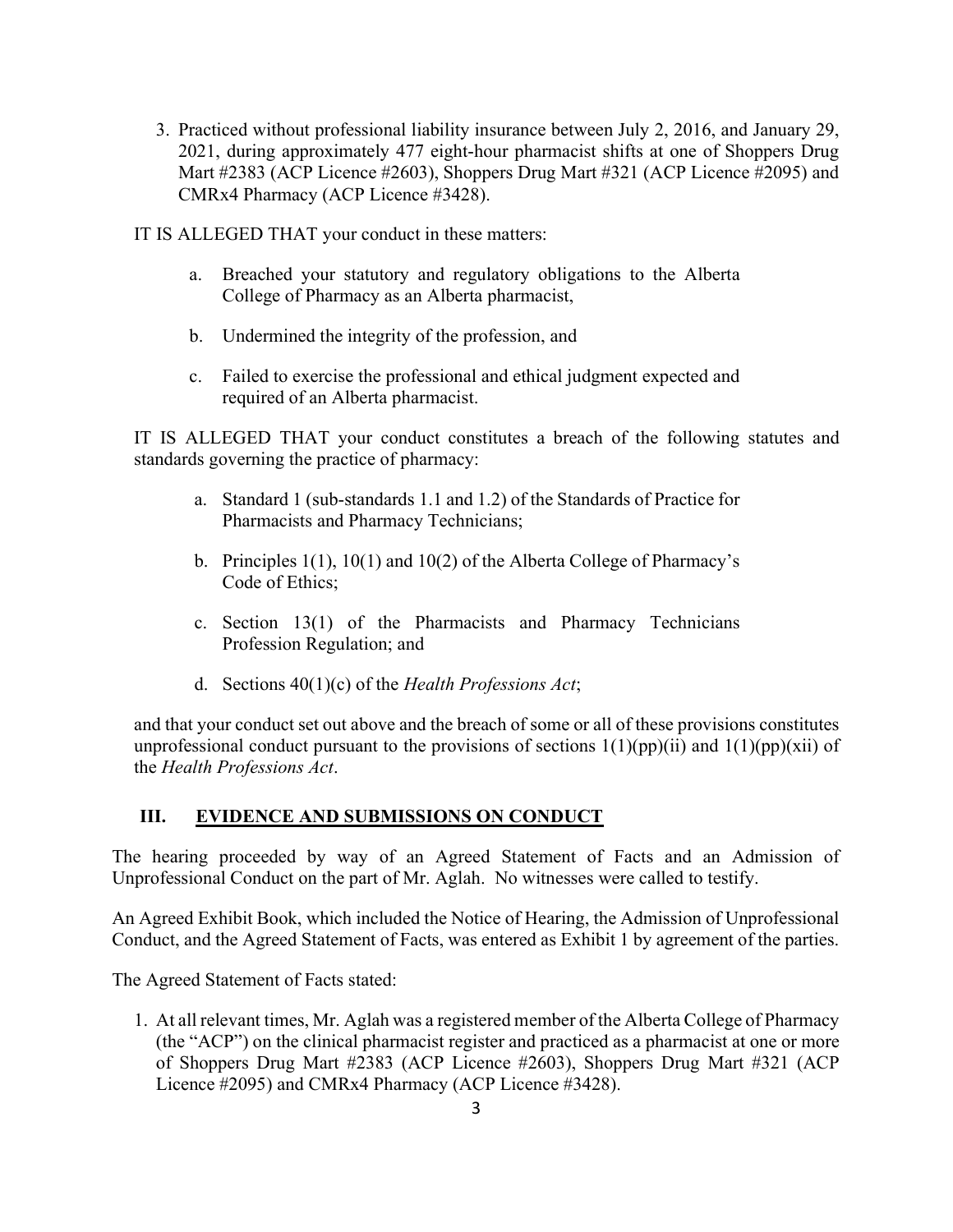- 2. On September 29, 2021, Mr. James Krempien, the Complaints Director of the ACP, received an email of complaint from Ms. Arlene Raimondi, Policy Lead and Registration of the ACP. The information provided with Ms. Raimondi's email of complaint stated in part:
	- a. On August 5, 2021, Mr. Aglah was randomly selected for the 2021-2022 professional declaration audit and was asked to submit documentation of his current Professional Liability Insurance ("PLI") coverage.
	- b. In response to the audit, Mr. Aglah provided in part a copy of his PLI policy, which showed a policy period from August 5, 2021 to July 1, 2022.
	- c. The only proof of PLI that Mr. Aglah provided prior to August 5, 2021 covered a policy period of June 1, 2016 to July 1, 2016.

Ms. Raimondi's email of complaint and enclosures are attached as Exhibit "A" to this Agreed Statement of Facts.

3. Based on the information received from Ms. Raimondi, Mr. Krempien commenced an investigation into the conduct of Mr. Aglah. Mr. Krempien appointed himself as investigator. The information gathered during the investigation resulted in Mr. Krempien's determination that this matter must be referred to a hearing.

#### Facts Relevant to the Complaint

- 4. On September 30, 2021, Mr. Krempien had a telephone conversation with Mr. Aglah, notifying him of the complaint and requesting a written response. A summary of their conversation is attached as Exhibit "B" to this Agreed Statement of Facts.
- 5. On September 30, 2021, Mr. Krempien wrote to Mr. Aglah and requested that he review the Complainant's concerns and provide a written response to the complaint. Specifically, Mr. Krempien asked Mr. Aglah to respond to the following matters of concern:
	- a. He breached the professional declarations that he declared on or about June 1, 2020, and by extrapolation also on May 29, 2019, May 26, 2019 and May 30, 2018, May 30, 2017 and May 26, 2016, and possibly additional earlier declarations as part of his annual practice permit renewals in that he did not maintain valid professional liability insurance while on the clinical register;
	- b. He was on the clinical register from July 2, 2016 until on or about August 4, 2021, and possibly between September 13, 2007 and May 31, 2016 without valid professional liability insurance; and
	- c. He may have practiced as a pharmacist without valid professional liability insurance from July 2, 2016 until on or about August 4, 2021,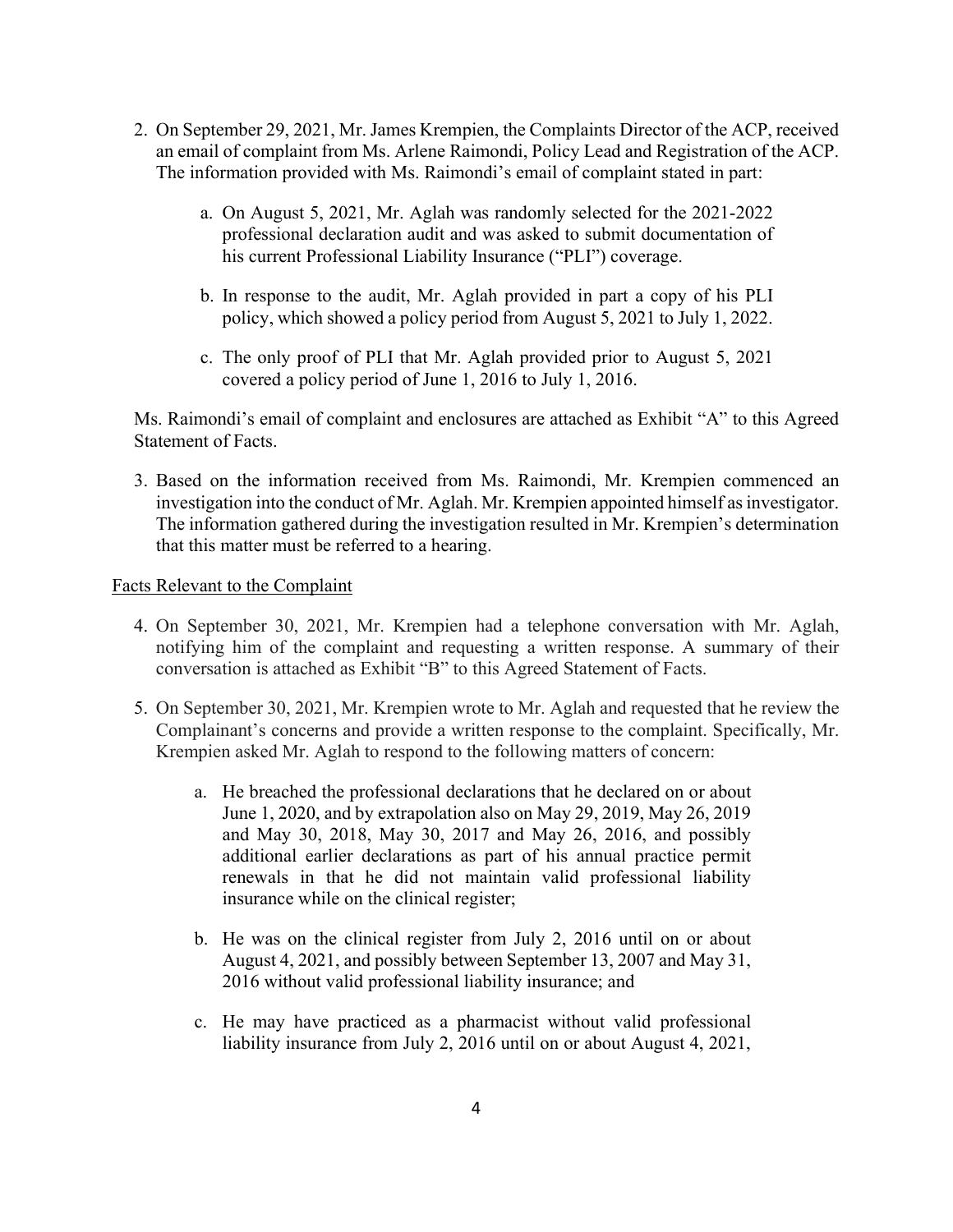and possibly between May 26, 2008 and May 31, 2016 without valid professional liability insurance.

Attached as Exhibit "C" to this Agreed Statement of Facts is the letter and enclosures provided by Mr. Krempien to Mr. Aglah.

- 6. On October 21, 2021, Mr. Krempien received Mr. Aglah's written response to the complaint. In his written response, Mr. Aglah stated:
	- a. He had unintentionally breached his professional declarations;
	- b. He believed that he was automatically provided PLI as a pharmacist with Shoppers Drug Mart;
	- c. Prior to 2010, he had multiple PLI coverages and between at least 2010 to 2016, he purchased PLI through RxA;
	- d. He unintentionally failed to maintain or obtain PLI between 2016 and 2021; and
	- e. He had worked approximately 3,740 hours, or 467 eight-hour shifts between 2016 and 2021.

As part of his written response to the complaint, Mr. Aglah enclosed documentation of his previous PLI coverage as well as Canada Revenue Agency T4 Statements of Remuneration Paid to indicate his income from Shoppers Drug Mart 2383 and Shoppers Drug Mart 321 between 2016 to 2020. Attached as Exhibit "D" to this Agreed Statement of Facts is a copy of Mr. Aglah's written response to the complaint.

- 7. On October 22, 2021, Mr. Krempien and Mr. Aglah spoke via telephone. During this call, Mr. Aglah:
	- a. Admitted he had provided false professional declarations on May 29, 2016, May 30, 2017, May 30, 2018, May 26, 2019, May 29, 2020, and June 1, 2021, as part of his annual practice permit renewal;
	- b. Admitted he did not have PLI during the period of July 1, 2016 to August 4, 2021 while on the clinical pharmacist register;
	- c. Admitted that he practiced as a pharmacist at Shoppers Drug Mart pharmacies and CMRx4 Pharmacy for approximately 477 eight-hour shifts without PLI between July1, 2016 and January 29, 2021;
	- d. Indicated he had unintentionally failed to maintain PLI while on the clinical pharmacist register during this time;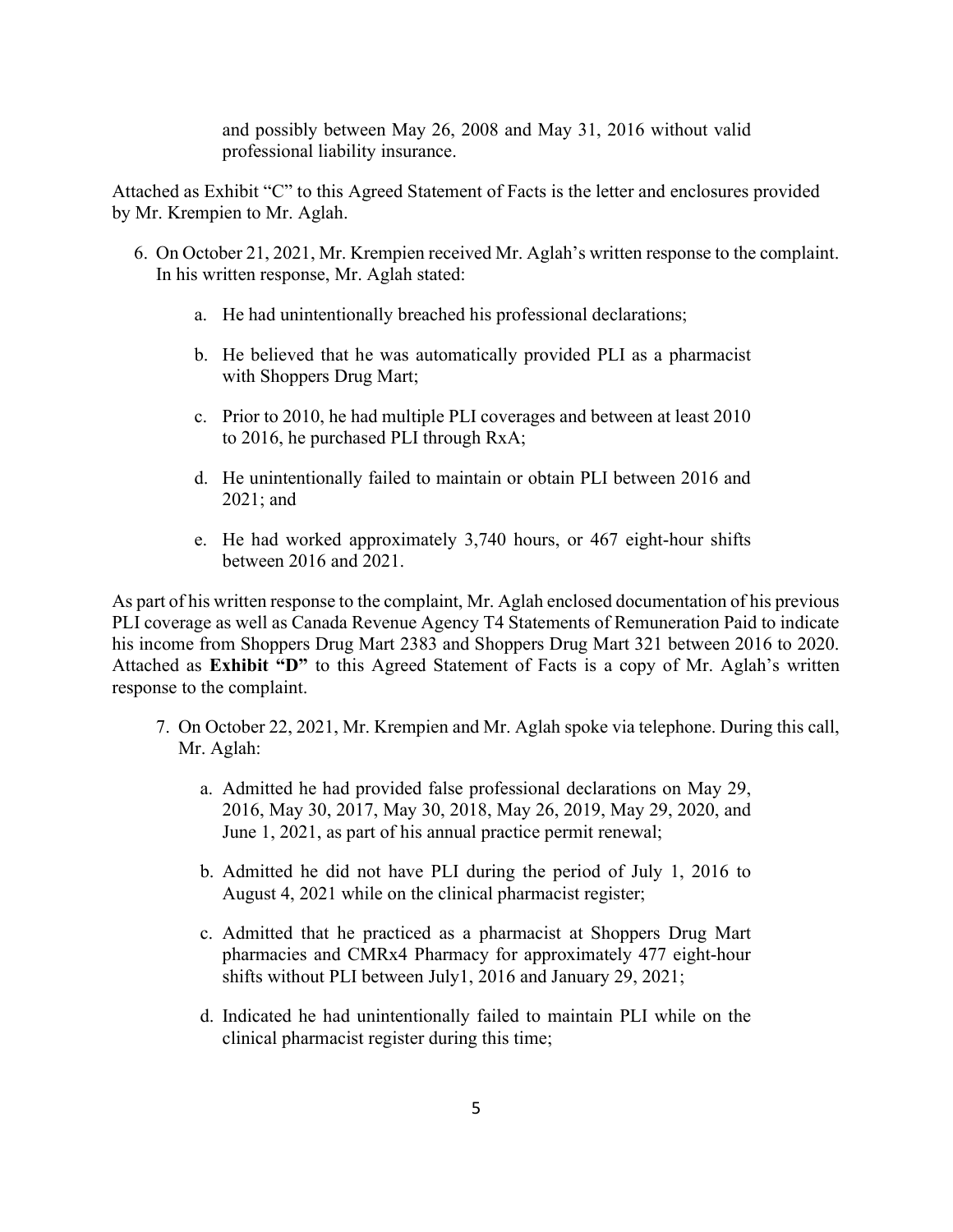- e. Indicated he was not aware of any significant professional errors or omissions on his part that have given rise or may give rise to a civil claim against him; and
- f. Indicated that while practicing without PLI, he provided customary RPh services such as prescribing, dispensing, administering medication by injection, and care plans.

Mr. Krempien's summary of his meeting with Mr. Aglah is attached as Exhibit "E" to this Agreed Statement of Facts.

- 8. As part of his investigation, Mr. Krempien reviewed a sample of recent ACP communications regarding notices and reminders for pharmacists to obtain professional liability insurance. Specifically, Mr. Krempien noted that the following documents had been previously communicated to ACP pharmacists during the relevant time period:
	- a. The February 1, 2017, The Link edition included the article: Are your professional declarations up to date, which reminded pharmacists of the requirement for professional liability insurance. This article had an embedded link to the Guidelines for audits of professional declarations section on the ACP website.
	- b. The October 17, 2018, The Link edition included the article: Failing to fulfill professional declarations and not carrying current liability insurance can be a costly mistake, which notified pharmacists about a recent hearing tribunal decision involving a pharmacist who was found to have failed to renew his professional liability insurance.
	- c. The September 18, 2019, The Link edition included the article: Failing to fulfill your professional declarations and not carrying current professional liability insurance can become a costly mistake, which notified pharmacists about three of five recent hearing tribunal decisions involving pharmacists who were found to have failed to renew their professional liability insurance.
	- d. The October 30, 2019, The Link edition included the article: Failing to fulfill your professional declarations and not carrying current professional liability insurance can become a costly mistake, which notified pharmacists about two of five recent hearing tribunal decisions involving pharmacists who were found to have failed to renew their professional liability insurance.
	- e. The November 12, 2020, The Link edition included the article: Failing to fulfill your professional declarations and not carrying current professional liability insurance can become a costly mistake, which notified pharmacists about two recent hearing tribunal decision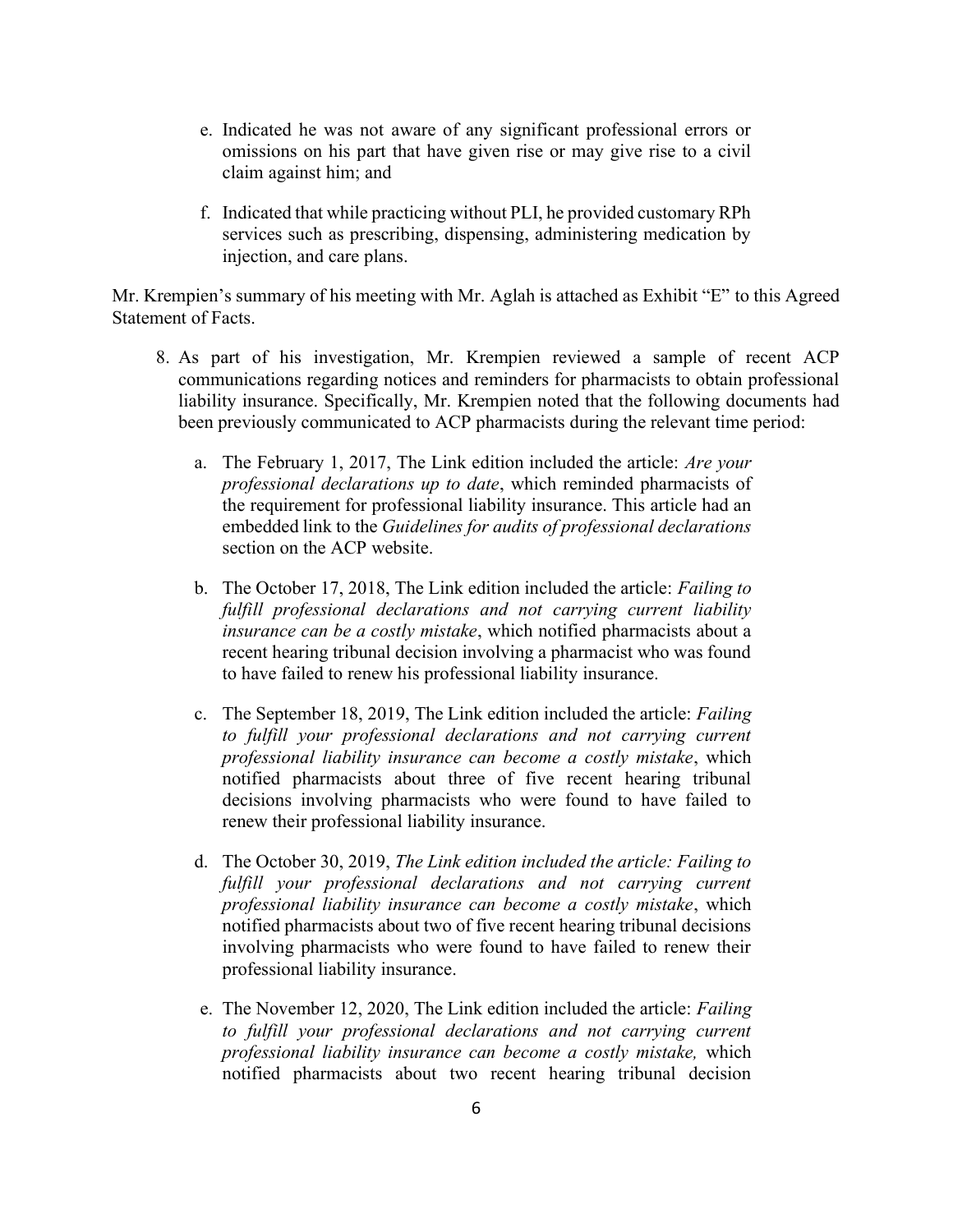involving pharmacists who were found to have failed to renew their professional liability insurance.

- f. The May 26, 2021, article on the ACP website: Pharmacists must renew and possess current personal professional liability insurance reminding pharmacists that most pharmacist PLI policies need to be renewed for July 1.
- g. The July 7, 2021, The Link edition included the article: Failing to fulfill your professional declarations and not carrying current professional liability insurance can become a costly mistake, which notified pharmacists about a recent hearing tribunal decision involving a pharmacist who was found to have failed to renew his professional liability insurance; and
- h. Information on the Alberta College of Pharmacy's website, including Guidelines for audits as professional declarations.

The sample documents reviewed by Mr. Krempien are attached as Exhibit "F" to this Agreed Statement of Facts.

- 9. Mr. Aglah has no prior findings of unprofessional conduct or matters referred to a hearing tribunal.
- 10. Mr. Aglah acknowledges that he has waived his opportunity to receive legal advice prior to entering into this Agreed Statement of Facts and that he understands that the Hearing Tribunal may use this Agreed Statement of Facts as proof of allegations set out in the Notice of Hearing.

The Admission of Unprofessional Conduct stated:

- 1. Mr. Aglah acknowledged and admitted the allegations and particulars found in the Notice of Hearing.
- 2. Mr. Aglah agreed and acknowledged that his conduct breached his statutory and regulatory obligations to the College as a pharmacist, undermined the integrity of the profession, and failed to exercise the professional and ethical judgment expected and required of a pharmacist.
- 3. Mr. Aglah agreed and acknowledged his conduct breached the Standard 1 of the Standards of Practice for Pharmacists and Pharmacy Technicians, Principles 1(1), 10(1), and 10(2) of the College's Code of Ethics, s. 13(1) of the Pharmacists and Pharmacy Technicians Profession Regulation, and s. 40(1)(c) of the HPA.
- 4. Mr. Aglah agreed and acknowledged his conduct constituted unprofessional conduct pursuant to the HPA.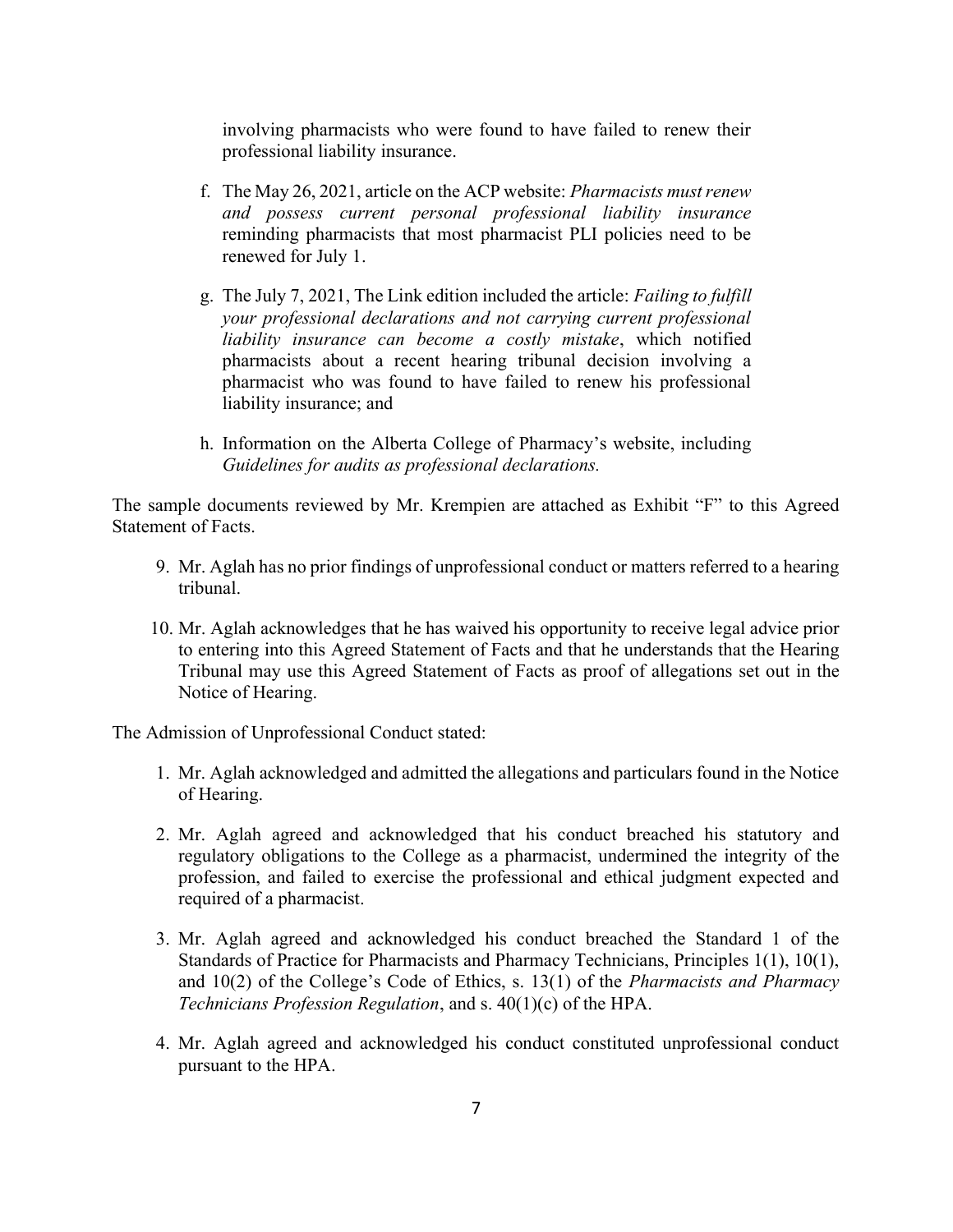Ms. Chisholm reviewed the Notice of Hearing and the allegations against Mr. Aglah. She advised the three allegations stemmed from Mr. Aglah's failure to maintain professional liability insurance during six practice permit years, and his corresponding failure to uphold six professional declarations that he made to the College when he renewed his practice permit. Ms. Chisolm stated the Tribunal's task was to determine whether the allegations in the Notice of Hearing had been factually proven on a balance of probabilities, and if so whether the proven allegations constituted unprofessional conduct under the HPA.

Ms. Chisholm advised Mr. Aglah had acknowledged his conduct by providing an admission of unprofessional conduct and that the documents in the Agreed Exhibit Book provided sufficient evidence for the Tribunal to find that the allegations were proven on a balance of probabilities and that they amounted to unprofessional conduct. Ms. Chisholm then reviewed the Admission of Unprofessional Conduct and the Agreed Statement of Facts, including the attached exhibits. She stated the reason the Tribunal was holding a hearing was because a pharmacist has a positive statutory and regulatory obligation to maintain professional liability insurance. She stated it was a requirement, found in both the Standards of Practice and the Code of Ethics, for a pharmacist to comply with the letter and the spirit of the law that governs their practice to ensure that the public and each patient receives the full protection of the law. She stated this was particularly important as professional liability insurance would protect patients. She submitted professional liability insurance is a very important part of the protection of the public as it allows the public to be assured that a pharmacist's actions would be covered regardless of where they were working. Ms. Chisholm submitted that while the College was not alleging Mr. Aglah's actions were deliberate, his conduct was a result of an error in judgment and a lack of attention to his professional obligations.

Ms. Chisholm stated that every year the College relies on the accuracy of over 6,100 professional declarations by pharmacists and that the ability to belong to a professional regulatory body and to be entrusted to make such declarations are privileges of a professional. It is a fundamental expectation that when a member completes their declaration and declares something to be true, it will be.

Mr. Aglah acknowledged that he had made a fundamental error in that he believed Shoppers Drug Mart provided him with liability insurance. He stated that while he previously had external liability insurance, he ceased obtaining such coverage in or around 2016 when he received communications that his contract would be regularized as an employee instead of a contractor. He stated that it was not Shoppers' responsibility and that he was responsible for obtaining liability insurance. Mr. Aglah blamed himself for the error and took responsibility that he was the one filing and declaring the oath that he had liability insurance, even though he did not check a physical copy prior to completing the declaration. He stated his actions were not intentional but that he should not have left it in the hands of his employer. He stated that he regretted his actions.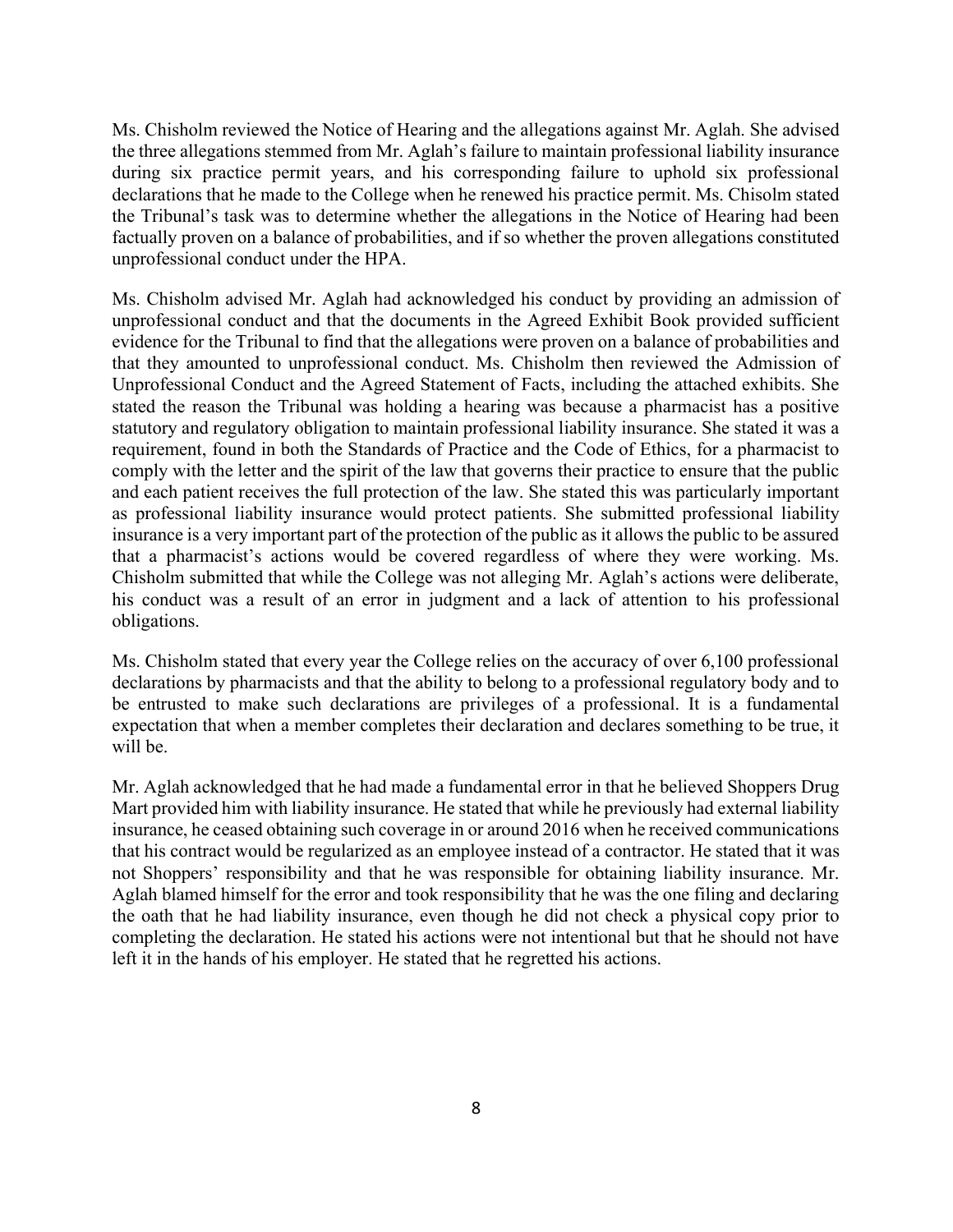#### IV. FINDINGS

The members of the Hearing Tribunal accepted Mr. Aglah's admission of unprofessional conduct and found the allegations were proven on a balance of probabilities and that the conduct was unprofessional conduct.

In determining that the allegations were proven and that the admission should be accepted, the Hearing Tribunal carefully considered the Agreed Statement of Facts and the Admission of Unprofessional Conduct entered as Exhibit 1.

Mr. Aglah admitted that he did not maintain his professional liability insurance. This admission was supported by the evidence which demonstrated that Mr. Aglah did not maintain or obtain professional liability insurance between July 2, 2016, and August 4, 2021. The evidence indicated Mr. Aglah had insurance coverage between June 1, 2016, and July 1, 2016, and between August 5, 2021, and July 1, 2022. While Mr. Aglah provided an explanation as to why he did not maintain his insurance, being that he believed he was provided such insurance as a pharmacist with Shoppers Drug Mart when his employment was being clarified, he also accepted and acknowledged that he was responsible for maintaining insurance and acknowledged that he was at fault. Accordingly, Allegation 1 is proven.

Mr. Aglah also admitted that he breached his professional declarations on May 29, 2016, May 30, 2017, May 30, 2018, May 26, 2019, May 29, 2020, and June 1, 2021. The evidence demonstrates that as part of the yearly practice permit renewal process, pharmacists are required to declare that they are in possession of valid professional liability insurance that provides no less than two million dollars worth of personal coverage and to declare that they understand that they must maintain this valid insurance coverage while registered on the clinical register. Mr. Aglah signed and dated this declaration indicating that he was in possession of such insurance and that he would maintain it despite not being in possession of the valid professional liability insurance. He then failed to maintain the insurance while on the register. While the evidence indicates Mr. Aglah had insurance coverage between June 1, 2016, and July 1, 2016, so he did have insurance at the time of his May 29, 2016, declaration, Mr. Aglah then failed to maintain professional liability insurance for the entire 2016 year and beyond, meaning he breached the declaration. Allegation 2 is proven.

Mr. Aglah admitted, and the facts demonstrated, that Mr. Aglah practiced without professional liability insurance between July 2, 2016, and January 29, 2021, during approximately 477 eighthour pharmacist shifts. Mr. Aglah calculated this number and provided this information to the College. Allegation 3 is proven.

In summary, for approximately 5 years Mr. Aglah practiced without professional liability insurance. While this was not intentional, Mr. Aglah was careless and did not exercise due diligence in ensuring that he had the required insurance coverage. During this period of time, the College sent out numerous notices and reminders for pharmacists to obtain professional liability insurance. Mr. Aglah also had to make a yearly declaration that he still had professional liability insurance which could have acted as a reminder to review his coverage prior to making the declaration. Mr. Aglah had plenty of opportunities to confirm his mistaken belief that he had such insurance coverage but failed to do so.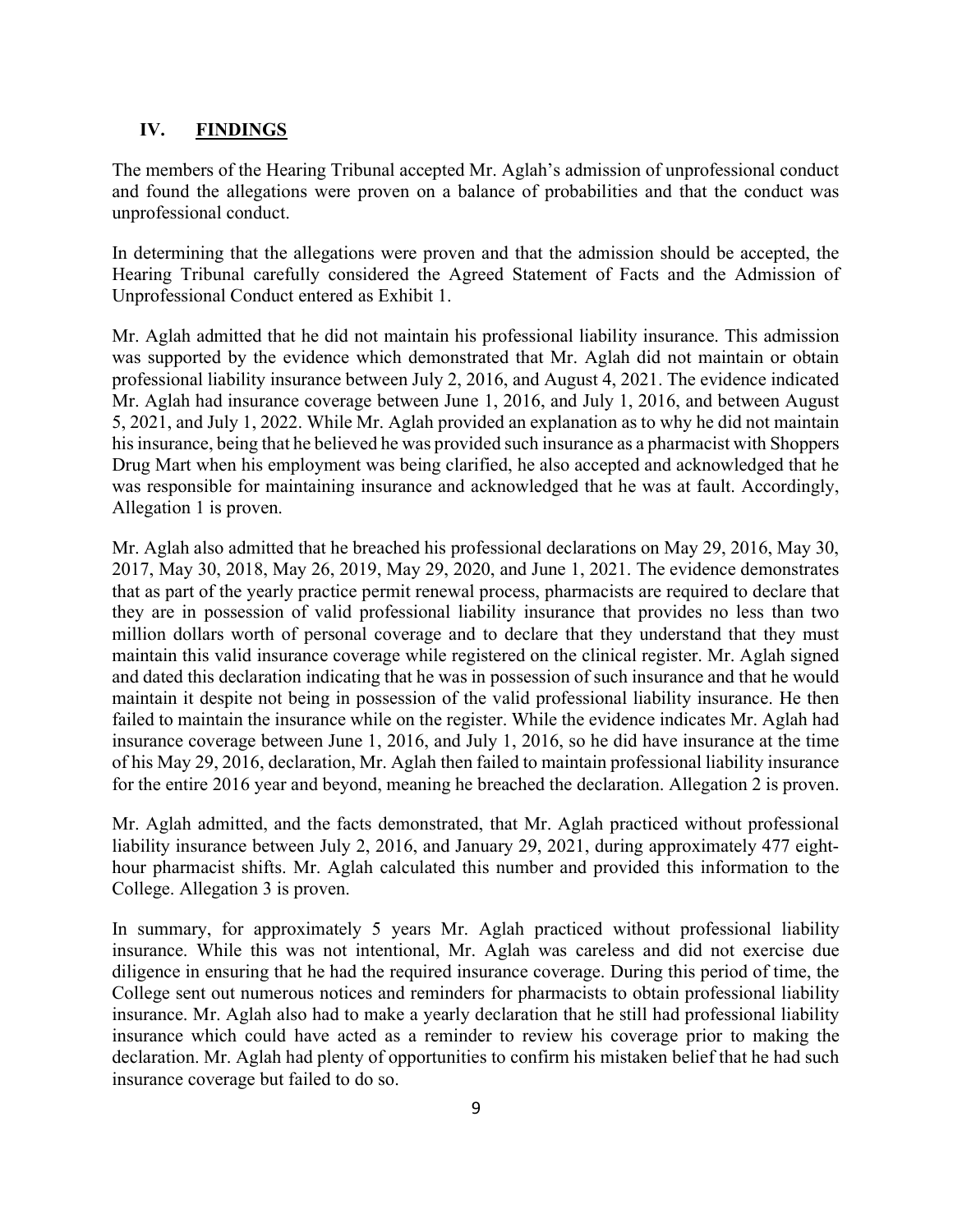Section  $40(1)(c)$  of the HPA and Section 13 of the Pharmacists and Pharmacy Technicians Profession Regulation state that regulated members must possess professional liability insurance in order to obtain a practice permit. This is necessary to protect the public when receiving pharmacy services as it ensures that there is a financial resource that is independent of the pharmacists to meet the costs of any damages regardless of where the pharmacist is practicing. It is in the public interest for professionals, like pharmacists, to have professional liability insurance. It is not practical for members of the public to confirm that individuals with whom they interact in a pharmacy have liability insurance and the public trusts that members of the profession have met their obligation to obtain professional liability insurance coverage. A failure to have professional liability insurance contravenes the public interest.

The HPA outlines that contravening the HPA and other legislation applicable to the practice of the profession constitutes unprofessional conduct. As Mr. Aglah failed to comply with the HPA and the Pharmacists and Pharmacy Technicians Profession Regulation in not having professional liability insurance, and as he jeopardized the public interest, he engaged in unprofessional conduct.

Mr. Aglah disregarded his regulatory obligation to the College, as well as his ethical obligations to patients and the public, to ensure he maintained professional liability insurance while registered as an Alberta pharmacist and while practicing as a pharmacist. While Mr. Aglah explained why he did not have insurance and where he believed the process could be improved, Mr. Aglah had a professional obligation to take active steps to ensure he had insurance. He failed to do so and chose to rely upon assumptions.

While the Tribunal accepts that Mr. Aglah's actions were not deliberate or intentional, his conduct showed an error in judgement and a lack of respect for his professional obligations and declarations. Pharmacists are a self-regulated profession and one of the foundations of a selfregulating profession is that their members are diligent and trustworthy in their practice to ensure public safety. Breaches of statutory requirements, even if unintentional, have the potential to harm the public. While there is no evidence of any error or omission by Mr. Aglah giving rise to a claim against him which would not be covered by insurance, he was providing customary services such as prescribing, dispensing, administering medication by injection, and care plans while practicing without professional liability insurance. A significant number of members of the public were exposed to possible risk and loss as a result of Mr. Aglah's actions.

Mr. Aglah's conduct also harmed the reputation of pharmacists within the profession as well as within society as a whole. This is particularly true in light of the College's significant and continuing efforts to inform members of their obligation to maintain insurance and to make members aware of the consequences of failing to maintain insurance. Mr. Aglah should not have been surprised by the insurance requirement and of its importance.

With respect to Mr. Aglah's breaches of his professional declarations, every year the College relies on the accuracy of professional declarations that are made when registered pharmacists renew their Practice Permit. It is impossible for the College to verify all of the declarations made and impossible for the College to review the insurance coverage of all pharmacists. Beyond the logistical difficulties, such verification should not be necessary. It is a fundamental expectation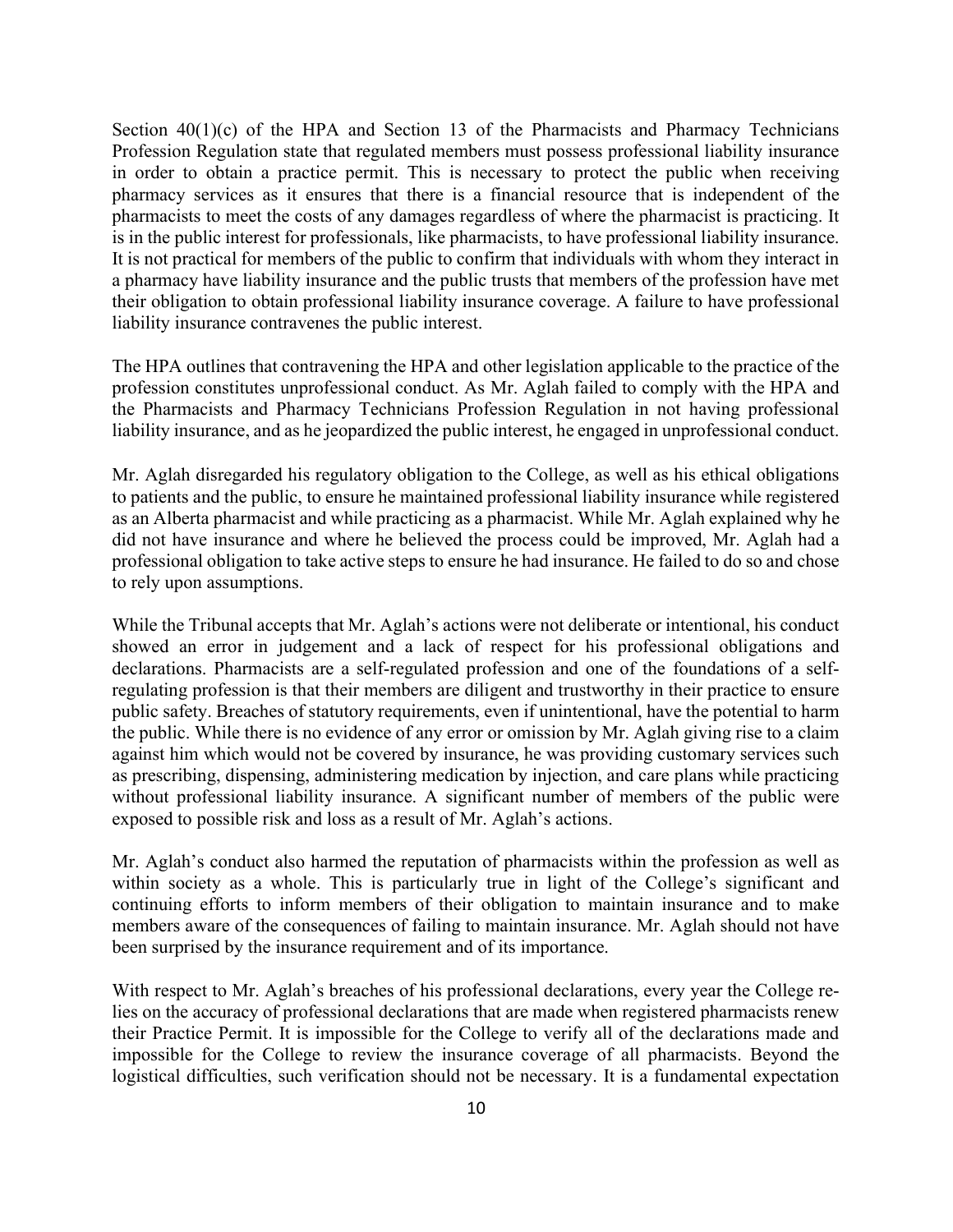that the statements declared can be counted on to be true when a pharmacist completes their professional declaration. False declarations, due to errors in judgement, lack of attention, or any other reason – deliberate or not – are serious.

Principle 1(1) of the College's Code of Ethics states that a pharmacist will act in the best interest of each patient. Principle 10(1) states that a pharmacist will comply with the letter and spirit of the law and Principle 10(2) states that a pharmacist is honest in their dealings. Standard 1 of the Standards of Practice for Pharmacists and Pharmacy Technicians requires pharmacists to comply with the law. Mr. Aglah did not act in the best interests of his patients when he did not have valid insurance, was not honest with the College when he did not comply with his declaration and did not comply with the law when he did not comply with the HPA and the Pharmacists and Pharmacy Technicians Profession Regulation.

Mr. Aglah's actions constitutes serious misconduct. As Mr. Aglah's conduct contravened the HPA, the Pharmacists and Pharmacy Technicians Profession Regulation, and the Code of Ethics it was unprofessional conduct as defined in  $s.1(1)(pp)(ii)$  of the HPA. In addition, Mr. Aglah's conduct was unprofessional conduct pursuant to s.  $1(1)(pp)(xii)$  of the HPA as it harmed the integrity of the profession.

#### V. SUBMISSIONS ON ORDERS

After the Hearing Tribunal deliberated to review evidence and submissions, the Tribunal advised the parties that it accepted the Admission of Unprofessional Conduct by Mr. Aglah and that it determined the conduct constituted unprofessional conduct. The Hearing Tribunal invited the parties to make submissions with respect to sanction.

Ms. Chisholm advised the Tribunal that the parties had prepared a Joint Submission on Sanction and a Joint Submission on Sanction was entered as Exhibit 2. In the Joint Submission on Sanction, the parties jointly proposed the following sanctions:

- 1. Mr. Aglah shall receive a written reprimand, which the Hearing Tribunal's written decision shall serve as.
- 2. Mr. Aglah shall pay a fine of \$1,000. Payment will occur in accordance with a payment schedule satisfactory to the Hearings Director. The fine shall be paid in full within 12 months of the date Mr. Aglah receives a copy of the Hearing Tribunal's written decision.
- 3. Mr. Aglah shall be responsible for payment of all costs of the investigation and hearing to a maximum of \$7,000. Payment will occur in accordance with a payment schedule satisfactory to the Hearings Director. The costs shall be paid in full within 24 months of the date Mr. Aglah receives a copy of the Hearing Tribunal's written decision.

Ms. Chisholm submitted there are four main purposes relating to sanctions in the professional discipline context: protection of the public, maintaining the integrity of the profession, fairness to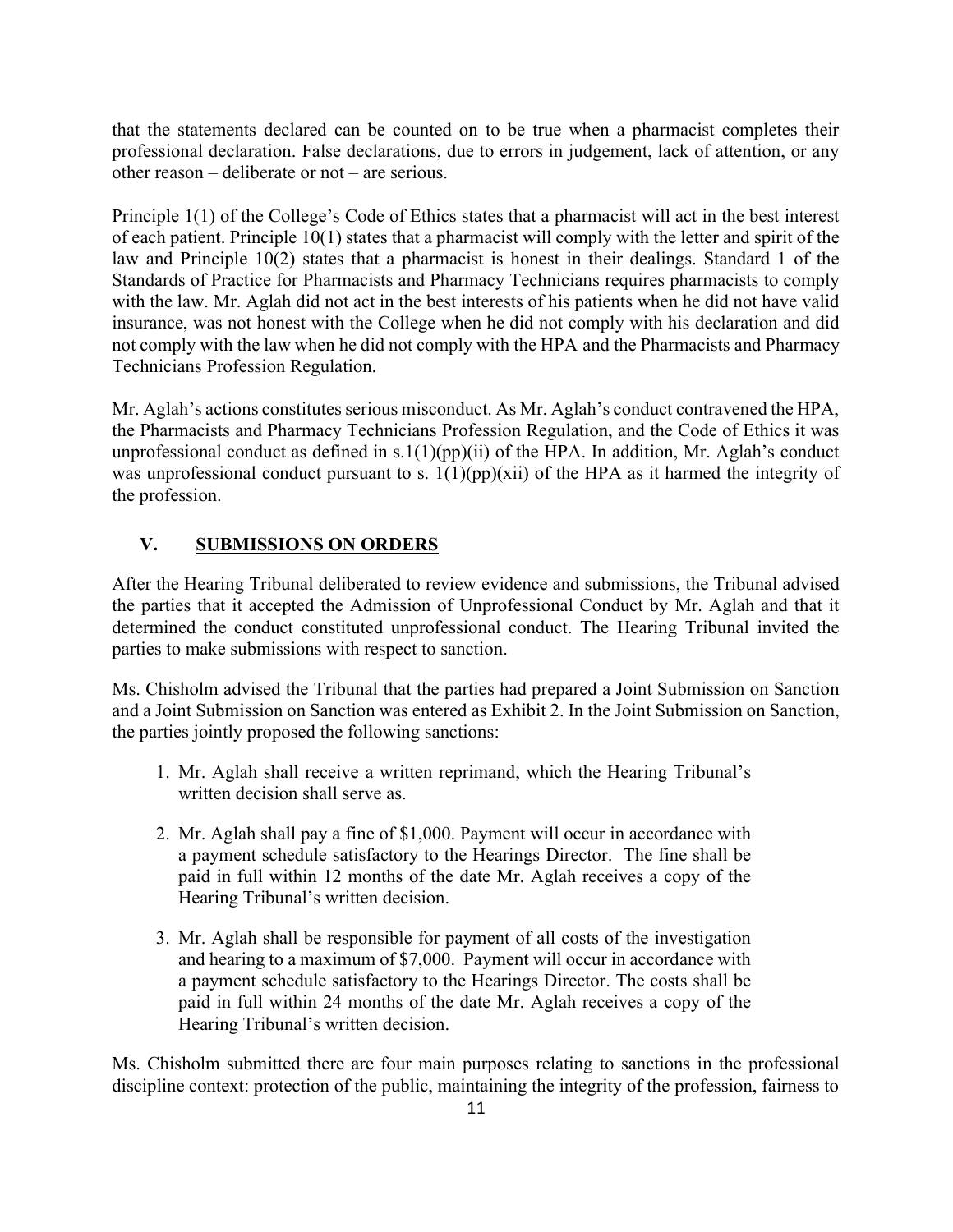the member, and specific and general deterrence. She submitted the Tribunal should assess the factors referenced in Jaswal vs. Medical Board (Newfoundland) (1996), 42 Admin L.R. (2d) 233 in considering what sanctions are appropriate to meet the purposes. In discussing the factors, Ms. Chisholm submitted:

- 1. Nature and gravity of proven allegations/degree to which the conduct was clearly regarded as unprofessional conduct: Mr. Aglah failed to uphold six statutory professional declarations and did not maintain professional liability insurance for more than 5 years. This posed a risk of harm to the public and constitutes unprofessional conduct. While the conduct is serious as it goes to the heart of the ability of a self-regulation profession to function, it is on the lower end of the spectrum of unprofessional conduct and was not as serious as a drug diversion, false claims to third party insurers or a boundary violation.
- 2. Age and experience of the offender: Mr. Aglah was registered with the College since September 13, 2007. When the conduct occurred between 2016 and 2021, he was not a new practitioner and ought to have known the expectations regarding insurance. His actions were not caused by inexperience.
- 3. Previous character of a member and prior findings of unprofessional conduct: There were no prior complaints or findings of unprofessional conduct against Mr. Aglah which was a factor in his favour.
- 4. Number of times the offence occurred: The conduct spanned 6 renewal cycles, resulting in six false declarations, and between July 2, 2016, and August 4, 2021, Mr. Aglah practiced without insurance during approximately 477 eight-hour pharmacist shifts. The conduct was repeated over a number of years.
	- Role of the member in acknowledging what occurred: Once Mr. Aglah was made aware of the situation, he admitted to the error, and took steps to remedy the error and obtain the required insurance. Mr. Aglah admitted the allegations as part of the hearing. This is a mitigating factor in this case.
	- The need to promote deterrence: This means the sanctions should be such that Mr. Aglah does not repeat the conduct, and that the sanctions send a message to others in the profession so that similar conduct does not arise. Obligations arising from registration, including professional declarations, depends on members knowing what their obligations are, saying they perform the obligations and then actually doing so. Self-regulating professions would fail if members cannot be trusted to comply with what is expected of them. The College clearly communicates the requirements regarding insurance but ultimately the College relies on the member to comply. Specific deterrence to Mr. Aglah is served by imposing the reprimand and fine. With regards to general deterrence of the larger membership, the sanctions send the message that if a member fails to maintain professional liability insurance, the College will take appropriate action.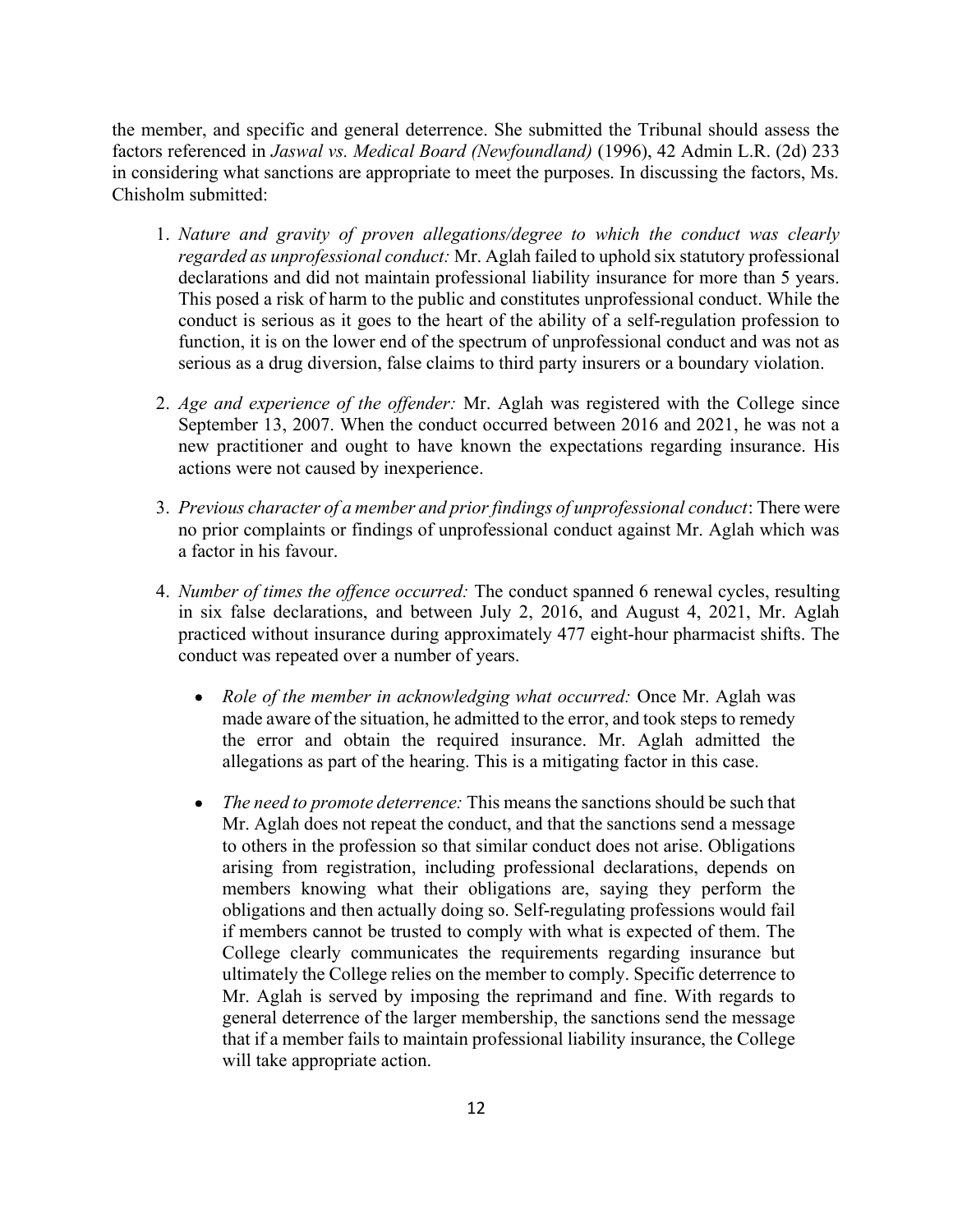- The need to maintain public confidence in the integrity of the profession: Selfregulating professions are statutory bodies. It is therefore important that, through discipline proceedings, the College sends a clear message that the profession takes regulation seriously and that appropriate sanctions will be imposed where obligations and requirements are not upheld.
- The range of sanctions in other similar cases: Ms. Chisholm referred to the  $\bullet$ Decision of the Hearing Tribunal of the Alberta College of Pharmacy in the matter of Kar Leung, dated October 5, 2020, and the Decision of the Hearing Tribunal of the Alberta College of Pharmacy in the matter of Hugo Leung. dated May 31, 2021, as being similar cases where pharmacists failed to uphold a professional declaration and had practiced without professional liability insurance for more than a year. Ms. Chisholm advised that the sanctions imposed in those two decisions were largely consistent with the sanctions outlined in the Joint Submission on Sanction. She advised that Mr. Hugo Leung had made false declarations over multiple renewal cycles and practiced without professional liability insurance during those years.

Ms. Chisholm then discussed the case of  $R \nu$  *Anthony* which establishes a "public interest" test which requires that joint submissions on sanctions should be given deference by the Hearing Tribunal. While this is a criminal case, she submitted the case of Bradley v Ontario College of Teachers is a recent case which accepts that the public interest test is the correct test to be applied in discipline hearings.

She submitted that pursuant to the public interest test, the Hearing Tribunal is required to accept a Joint Submission on Sanction, unless the proposed sanctions would bring the administration of justice into disrepute or would otherwise be contrary to the public interest. She submitted this a stringent test, in part because of the time that the parties might have spent arriving at the agreement, as well as the fact that the member should have some degree of certainty in the sanctions that would be ordered against them if they do decide to make an Admission of Unprofessional Conduct. She submitted that, if the Tribunal finds that the Joint Submission is against the public interest, it should advise the parties and seek further submissions on any changes or different orders the Tribunal proposes to make.

Ms. Chisholm submitted that the Joint Submission on Sanction met the sentencing principles and the public interest test set out in  $R v$  *Anthony-Cook* as the proposed sanctions were serious enough that they would ensure specific and general deterrence, as well as protect the public and the integrity of the profession.

Mr. Aglah did not make any submissions on sanction.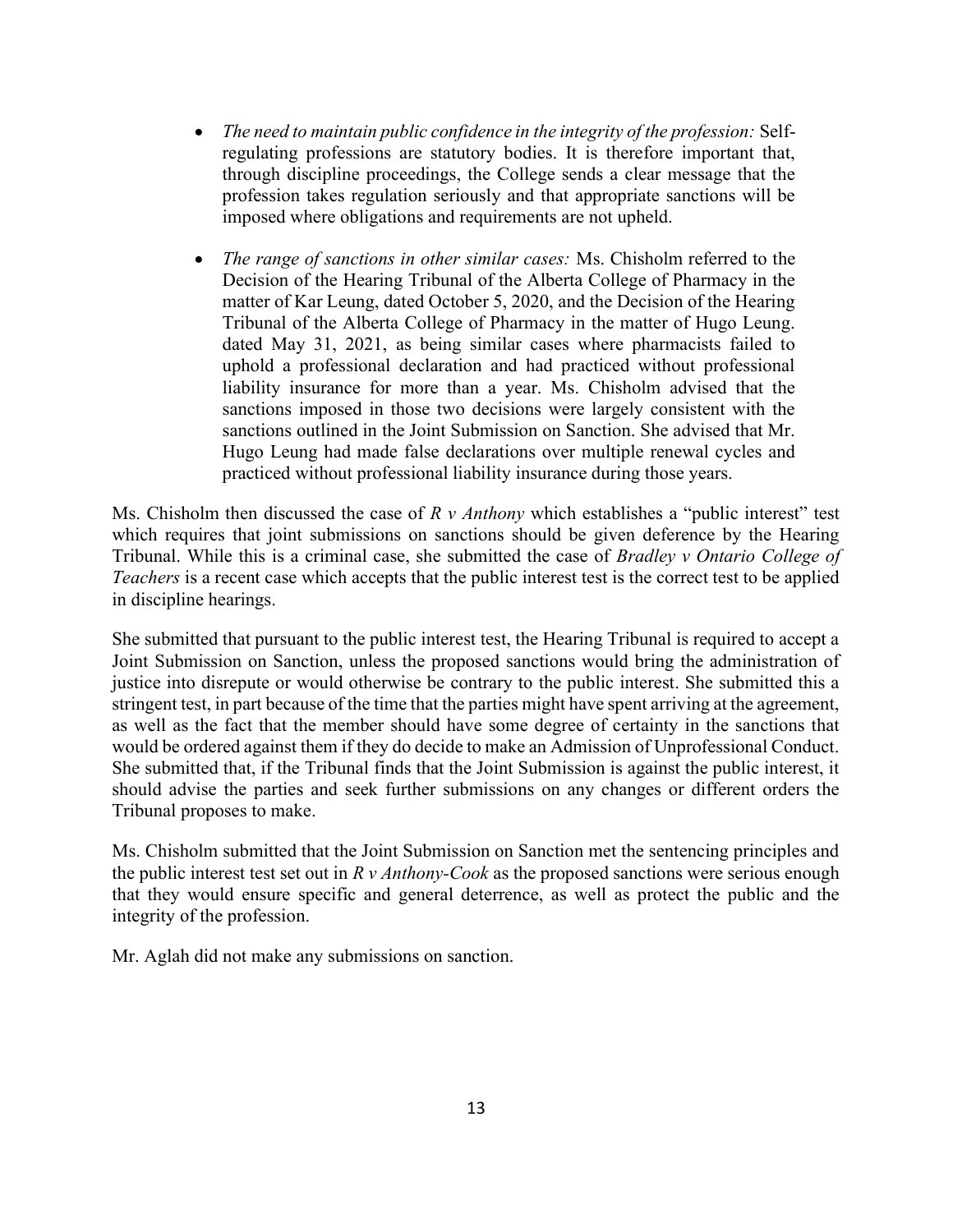### VI. ORDERS

After carefully considering the Joint Submission on Sanction, the facts of the case, and the submissions, the Hearing Tribunal accepted the Joint Submission on Sanction.

The Hearing Tribunal acknowledged deference should be provided to a Joint Submission on Sanctions and acknowledged the high threshold outlined in  $R$  v. Anthony-Cook and applied in discipline proceedings. The Hearing Tribunal accepted that it ought not to depart from the Joint Submission unless the proposed sanctions would bring the administration of justice into disrepute or would otherwise be contrary to the public interest.

The Hearing Tribunal considered the orders proposed and took into account the submissions of the parties and the factors discussed in the *Jaswal* decision. The Tribunal considered the seriousness of the conduct which involved a failure to obtain professional liability insurance, working without such insurance, and the breach of the declarations, the 5 years during which the conduct was repeated, the number of declarations that were made, Mr. Aglah's experience as a pharmacist, and the range of sanctions previously ordered in similar cases. These factors were balanced with Mr. Aglah's admission and cooperation with the College, which were significant mitigating factors. Mr. Aglah's lack of a previous discipline history and the absence of a significant impact on patients were considered as neutral factors.

The Hearing Tribunal accepted that the orders in the Joint Submission were appropriate having regard to the allegations and the factors. Mr. Aglah's conduct was serious and had the potential for harm. He repeatedly failed to meet the expectations of a professional and, while the Tribunal finds the conduct was not deliberate or intentional, Mr. Aglah failed to exercise appropriate due diligence and was careless. There was no excuse for his actions and the sanctions ordered will address the purposes of sentencing in this case. Specifically, the fine and reprimand serve as an appropriate deterrent to Mr. Aglah and the profession at large from engaging in similar unprofessional conduct in the future.

The orders also serve the public's interest and uphold the integrity of the profession. The sanctions will also demonstrate to members of the profession and the public that the College will take appropriate action if a member fails to maintain professional liability insurance, even when the conduct is not intentional.

Finally, the sanctions proposed were consistent with previous decisions, indicating Mr. Aglah was being treated fairly and that the integrity of the profession was being maintained.

The Hearing Tribunal concluded it was appropriate that Mr. Aglah be responsible for a portion of the costs of the investigation and hearing as it was his conduct that required the discipline proceedings. The cap on the total cost payable was fitting in the circumstances, particularly given Mr. Aglah's early admission and cooperation throughout.